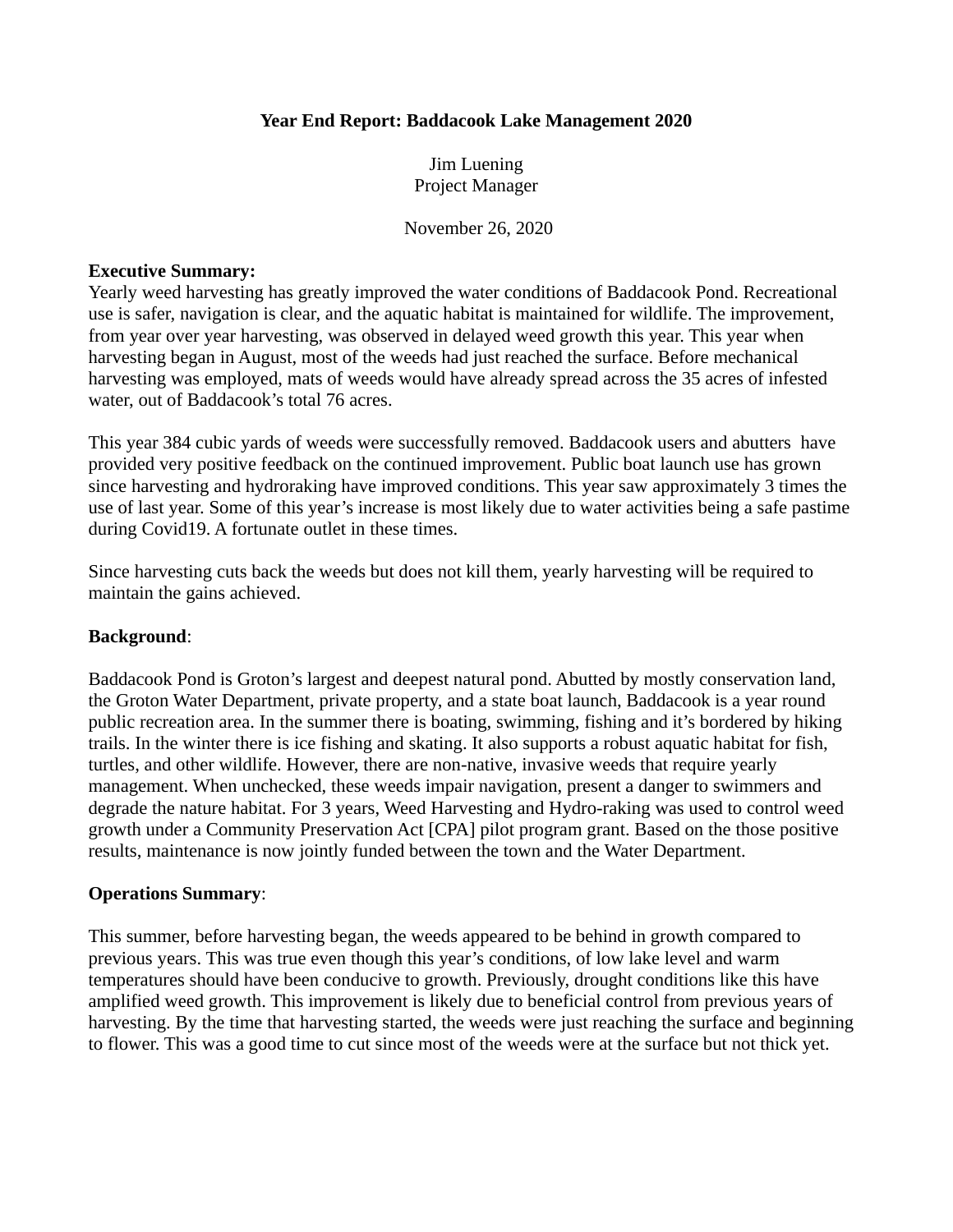Solitude Lake Management was awarded the contract for  $$25,085.50<sup>1</sup>$  $$25,085.50<sup>1</sup>$  $$25,085.50<sup>1</sup>$ . The contract was jointly funded by the Town (\$15K) and the Groton Water Department (\$10K). As per the contract, Solitude supplied a Weed Harvester Operator, a Dump Truck, and the Truck Driver, for 104 hours of harvesting. The Groton Lakes Association provided the Harvester. The town Weed Harvester Committee prepped and launched the Weed Harvester. The DPW provided the composing location and took care of the removed weeds, once they were transported to the Transfer Station. The project was managed by the Great Ponds Advisory Committee. Tom Orcutt, Water Superintendent and the Water Department aided throughout the process.

Operations began on 8/10/2020 and continued through 8/28/2020. Overall, operations went smoothly and the weather co-operated. Cutting weeds below the surface incurs some risk of encountering submerged objects. Repairs were required, to the cutter bar and front conveyor, when the harvester ran into a submerged tree. Also, two new paddle wheel control levers had parts prematurely fail which will need to be addressed before next Season.

In total, 96 loads of weeds were removed which was approximately 384 cubic yards. The invasive weeds were a combination of Fanwort and Milfoil. At the end, the remaining weeds were well below the surface, to the best extent possible since some areas are not accessible. Feedback from users and abutters was very positive. Based on this year's results, we will likely use the same approach next year.



Fig. 1 - The Weed Harvester loading the truck with Fanwort

<span id="page-1-0"></span><sup>1</sup> Solitude erroneously thought that the harvesting hours were supposed to be 102, instead of 104 hrs. The invoice and payment were pro-rated proportionally, to \$24,629.40.